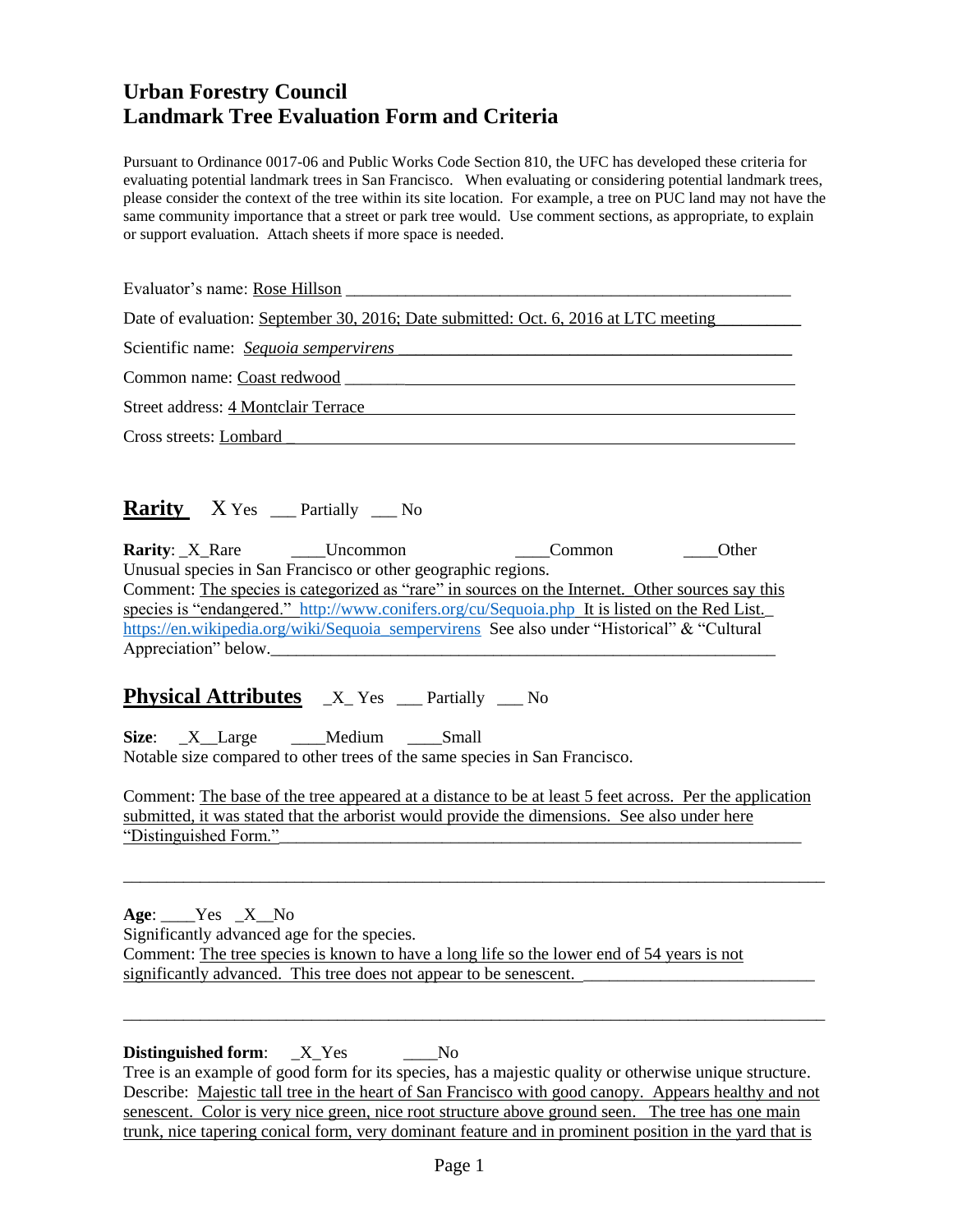planted by lovely under-plantings of a variety of species. The feeling is that of being in a forest. The tree has a low center of gravity and has good vigor.

**Tree condition**: \_X\_\_Good \_\_\_\_Poor \_\_\_\_Hazard Consider overall tree health and structure, and whether or not tree poses a hazard Describe: Appears to be in good health, with many full branches starting approximately 12 feet from ground. The tree is growing straight up. The canopy is about 20 feet across at the wide section on the lower part and tapers to the top.

# **Historical**  $X$ <sup>res</sup> Partially No

**Historical Association:** \_\_\_\_\_ X\_ Yes \_\_\_\_\_\_\_ None apparent Related to a historic or cultural building, site, street, person, event, etc.

Describe nature of appreciation: Tree is very visible from the world-famous "crooked street" in San Francisco, Lombard, as it is on the first parcel adjacent to this street off of Montclair Terrace. Past history relayed to me include an international event with a twin sapling planted for peace. There was also a historical event with a tree blessing (see under "Cultural" below). A painter and photographer named Andrew P. Hill started to involve people in higher office to focus on the species. The species was discussed in preventing further logging by Assemblyman Crabb (per conifers.org website above) when the "Sempervirens Club" was formed to protect these trees. The species and the location are important in regards to this Club and the conservation movement for these redwoods and laws signed by the Governor including Governor Gage for the Big Basin Park. Per the property owner, the block of Montclair was also part of the Hearst family home and horse stables. The property on which the tree sits was a stomping ground were William Randolph Hearst and his playmates danced the Irish jig. Per the property owner, the connection with the redwood species and the campaigns to save it led to roads from Big Basin to the City and the southern reaches of San Jose with the 1915 Panama-Pacific International Exposition. Mrs. Phoebe Apperson Hearst, a well-known San Francisco resident was also a long-time supporter of Big Basin Park which has this redwood species. This tree is a reminder of the importance of this species in the Conservation Movement even to this day. This tree species is part of San Francisco history and the CA state parks and the City's role to protect the redwoods. https://www.parks.ca.gov/pages/21299/files/bb\_final%20gp\_web%20version.pdf See "Neighborhood Character" below.

**Profiled in a publication or other media:** \_\_\_\_Yes \_\_\_\_X\_Unknown Tree has received coverage in print, internet, video media, etc. **Attach documentation** if appropriate. Describe coverage:

## **Environmental** \_X\_ Yes \_\_\_ Partially \_\_\_ No

**Prominent landscape feature:**  $X$  Yes No

A striking and outstanding natural feature.

Describe, attach photo if possible: The tree has received numerous comments from all the worldwide visitors to the Lombard Street tourist area. It is the only large sequoia on this block. I have not seen another one in this nearby area near the highest point of the hill of the crooked street. In a dominant featured location of vard.

**Low tree density:** \_\_\_\_\_\_\_\_Low \_\_\_\_\_\_X\_\_Moderate \_\_\_\_\_\_\_\_\_High Tree exists in a neighborhood with very few trees. Describe: There are other trees in the nearby parcels but not as big as this tree.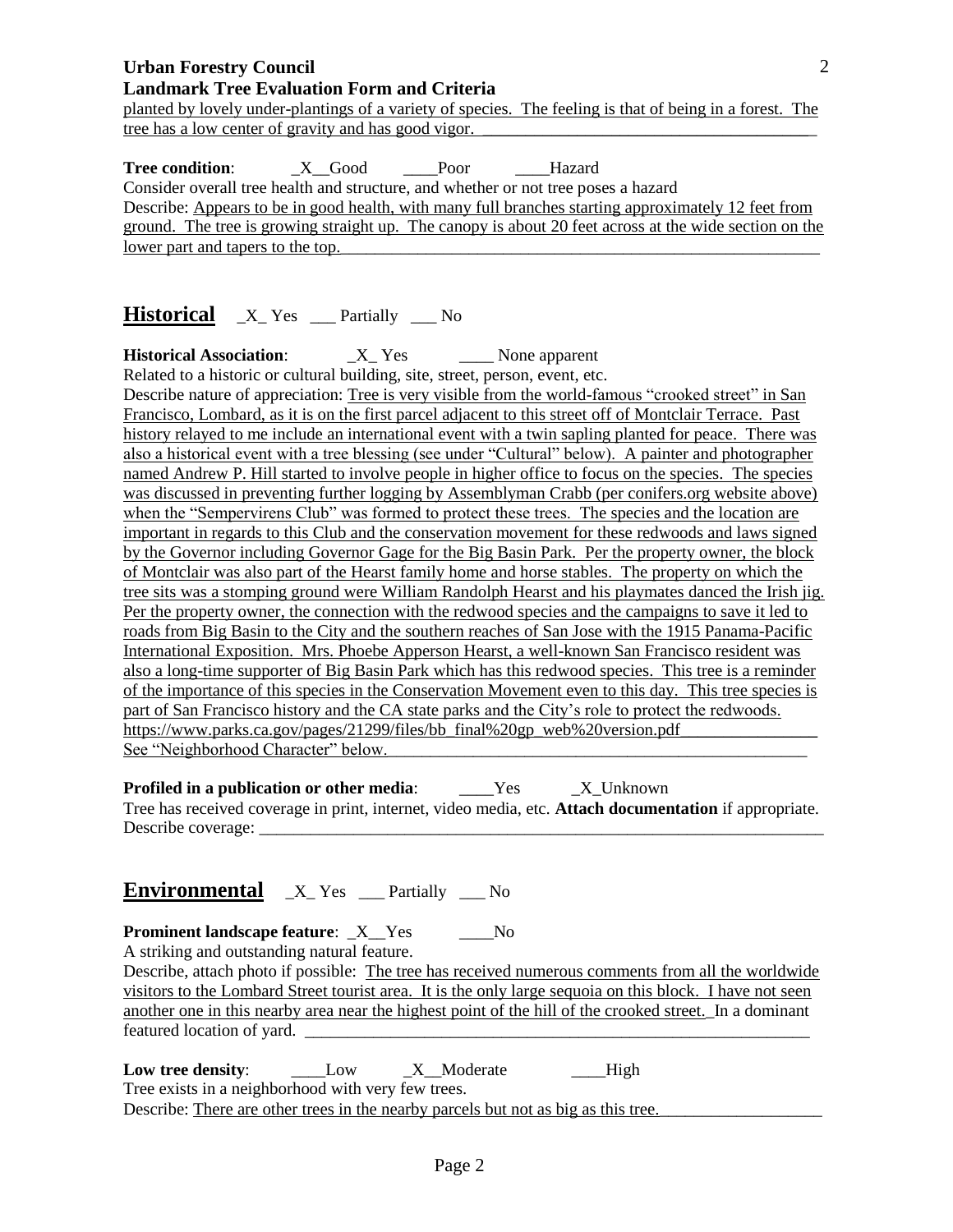| <b>Interdependent group of trees:</b> ______Yes<br>X No<br>This tree in an integral member of a group of trees and removing it may have an adverse impact on<br>adjacent trees.<br>Describe:                                                                                                                                                                                                                                                                                                                                                                                                                                                                                                                                                                                                                                            |
|-----------------------------------------------------------------------------------------------------------------------------------------------------------------------------------------------------------------------------------------------------------------------------------------------------------------------------------------------------------------------------------------------------------------------------------------------------------------------------------------------------------------------------------------------------------------------------------------------------------------------------------------------------------------------------------------------------------------------------------------------------------------------------------------------------------------------------------------|
| Visible or Accessible from public right-of-way: _________________________________<br>$\sqrt{N_0}$<br>High visibility and/or accessibility from public property.                                                                                                                                                                                                                                                                                                                                                                                                                                                                                                                                                                                                                                                                         |
| Describe: Very visible from Montclair Terrace and from the crooked part of Lombard Street. The tree<br>is periodically made available to the public. Undeniably viewable and accessible by the public and<br>from the public streets around there.                                                                                                                                                                                                                                                                                                                                                                                                                                                                                                                                                                                      |
| Tree is located in an area that has a high volume of vehicle, pedestrian or bike traffic and has a<br>potential traffic calming effect.<br>Describe: The crooked part of Lombard Street was heavily trafficked until the recent closure to<br>vehicles; however, per this criteria, it is still a high trafficked area for pedestrians. There is still lots of<br>traffic around the crooked street. The calming effect would be that people cannot miss it and stop to<br>gaze at this nice looking tree in this urban setting.                                                                                                                                                                                                                                                                                                        |
| Species has a known relationship with a particular local wildlife species or it provides food, shelter, or<br>nesting to specific known wildlife individuals. Have been informed that there are many species of<br>birds nesting in the tree throughout the years. Avian visitors include the famous wild parrots of<br>Telegraph Hill including hummingbirds.                                                                                                                                                                                                                                                                                                                                                                                                                                                                          |
| $X_Y$ es $X_N$ o<br><b>Erosion control:</b><br>Tree prevents soil erosion.<br>Describe: May prevent soil erosion from around the house though where it stands is fairly flat. But in<br>the overall context of that neighborhood, the tree could be holding back some soil erosion for the rest<br>of the downhill properties as it is located not too far from the top of the hill along Lombard Street.<br>Tree reduces wind speed or mitigates undesirable noise.<br>Describe: There was no wind in the garden where the tree stood; however, near the top, I would<br>assume there is some buffering of the wind. Once in the garden, there was little traffic noise or other<br>noises heard. I would think a large tree with this canopy would have some wind buffering or sound<br>buffering for the neighbors and the property. |
| <b>Cultural</b> X Yes Partially No<br><b>Neighborhood appreciation:</b><br>$X_Y$<br>None apparent<br>Multiple indicators such as letters of support, petition, outdoor gatherings, celebrations adjacent or<br>related to tree, etc. Attach documentation:<br>Describe: I was informed that there is neighborhood appreciation and have been activities related to<br>the tree in the past. See also "Historical" above.                                                                                                                                                                                                                                                                                                                                                                                                                |
| <b>Cultural appreciation:</b><br>$X_Y$ es<br>None apparent                                                                                                                                                                                                                                                                                                                                                                                                                                                                                                                                                                                                                                                                                                                                                                              |

\_\_\_\_\_\_\_\_\_\_\_\_\_\_\_\_\_\_\_\_\_\_\_\_\_\_\_\_\_\_\_\_\_\_\_\_\_\_\_\_\_\_\_\_\_\_\_\_\_\_\_\_\_\_\_\_\_\_\_\_\_\_\_\_\_\_\_\_\_\_\_\_\_\_\_\_\_\_\_\_\_\_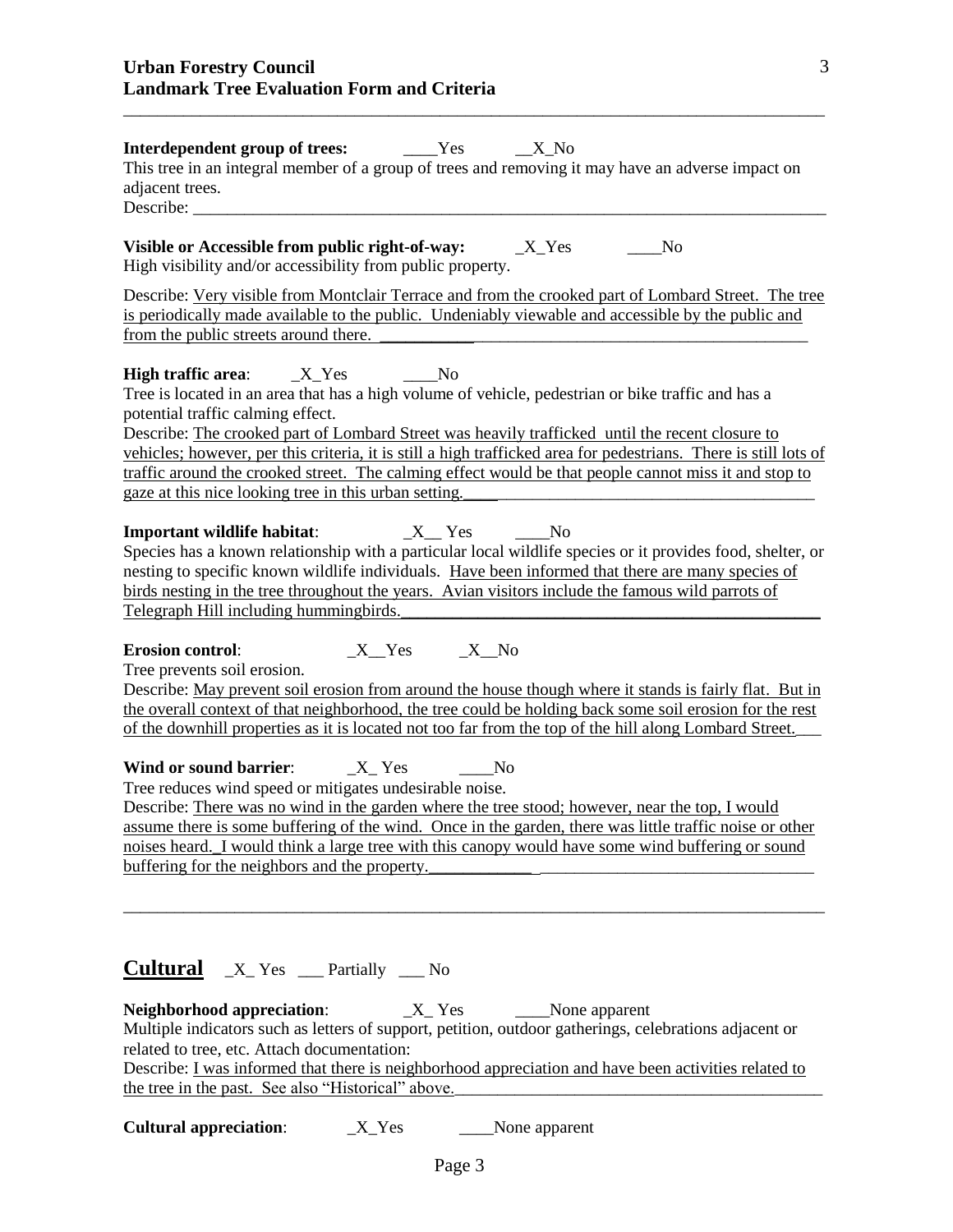### **Urban Forestry Council**

#### **Landmark Tree Evaluation Form and Criteria**

Particular value to certain cultural or ethnic groups in the city.

Describe nature of appreciation: The tree is a native species of California. The species has been associated with the native American Indians. The story told to me was that this particular tree has been blessed in a special ceremony by an Indian chief. This tree may be the only sequoia blessed in the City by a native American – an instance in the City's cultural and history of an indigenous people blessing an indigenous tree. The tree is also represented overseas by a twin sapling to represent peace between the City and that location. Various CA coast Indian tribes including the Miwok who lived in the City used the tree species for shelter due to its thick and insulating bark [\(http://www.treegirl.org/coast-redwood.html\)](http://www.treegirl.org/coast-redwood.html).

The species is also part of the building infrastructure and culture of the City as much of the initial homes built in the City was made with the wood from this species: "A magnificent species found only in California and a tiny sliver of Oregon, the coast redwood would provide more than a mammoth share to the infrastructure of the burgeoning populace of San Francisco, and in the process be nearly sawed and milled to virginal extinction."

[\(http://www.trampsofsanfrancisco.com/blogs/\)](http://www.trampsofsanfrancisco.com/blogs/). See also "Rarity" above.

#### **Planting contributes to neighborhood character:**  $X_Y$ es \_\_\_No

Tree contributes significantly to, or represents, neighborhood aesthetic. Describe contribution: Trees are appreciated by neighbors per applicant. The large trees contribute to balance out a couple of the larger trees upslope with the smaller trees downslope and provides a midarea location for this larger tree. Lombard Street is planted with understory greenery and the large sequoia offers a sense of being in a forest to complement this greenery on the street below. The juxtaposition of the colorful ground plantings with this tall indigenous tree of importance to the City and State as a whole contributes to the neighborhood character. See association to historic character with the Hearst family home and the connection to the redwoods.

**Profiled in a publication or other media:** \_\_\_\_Yes \_\_\_\_X\_Unknown Tree has received coverage in print, internet, video media, etc. **Attach documentation** if appropriate. Describe coverage:

\_\_\_\_\_\_\_\_\_\_\_\_\_\_\_\_\_\_\_\_\_\_\_\_\_\_\_\_\_\_\_\_\_\_\_\_\_\_\_\_\_\_\_\_\_\_\_\_\_\_\_\_\_\_\_\_\_\_\_\_\_\_\_\_\_\_\_\_\_\_\_\_\_\_\_\_\_\_\_\_\_\_

**Prominent landscape feature:**  $X$  Yes No A striking and outstanding natural feature. Describe, attach photo if possible: See pictures.

#### **Additional comments**

Environmentally, this large tree is better at carbon and storm water sequestration and produces more oxygen than smaller species trees or saplings. This tree was stated to have been planted in 1962 so it is at least 54 years old. Per the application, it is 90 feet tall and enjoyed by the many tourists who visit. No electrical wires overhead, clear sunny day for evaluation with little to no wind. See additional pictures.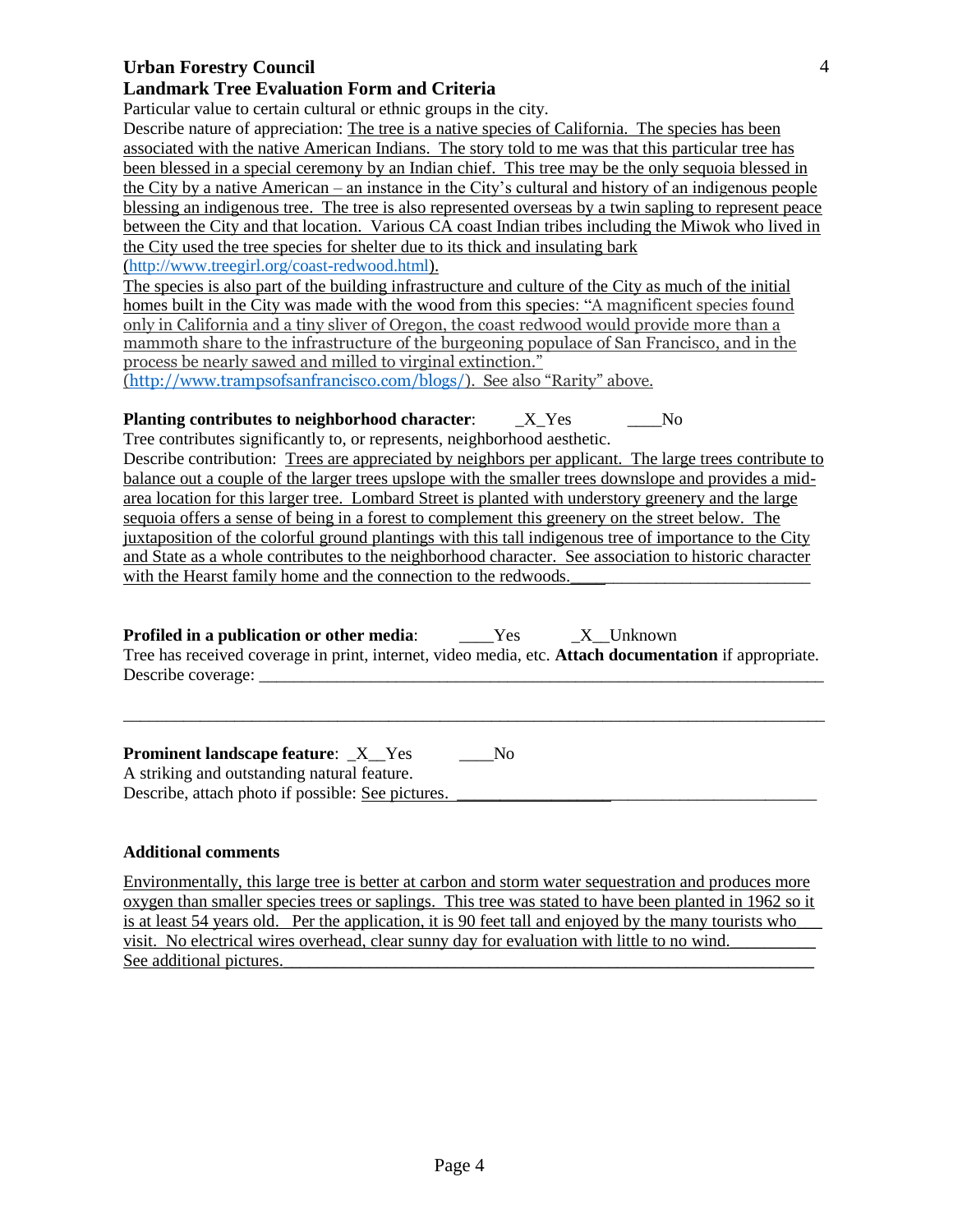## **4 Montclair Terrace Coast Redwood Pictures**

(*Sequoia sempervirens*) Evaluation Date: Friday, September 30, 2016



Pictures continued on next page.